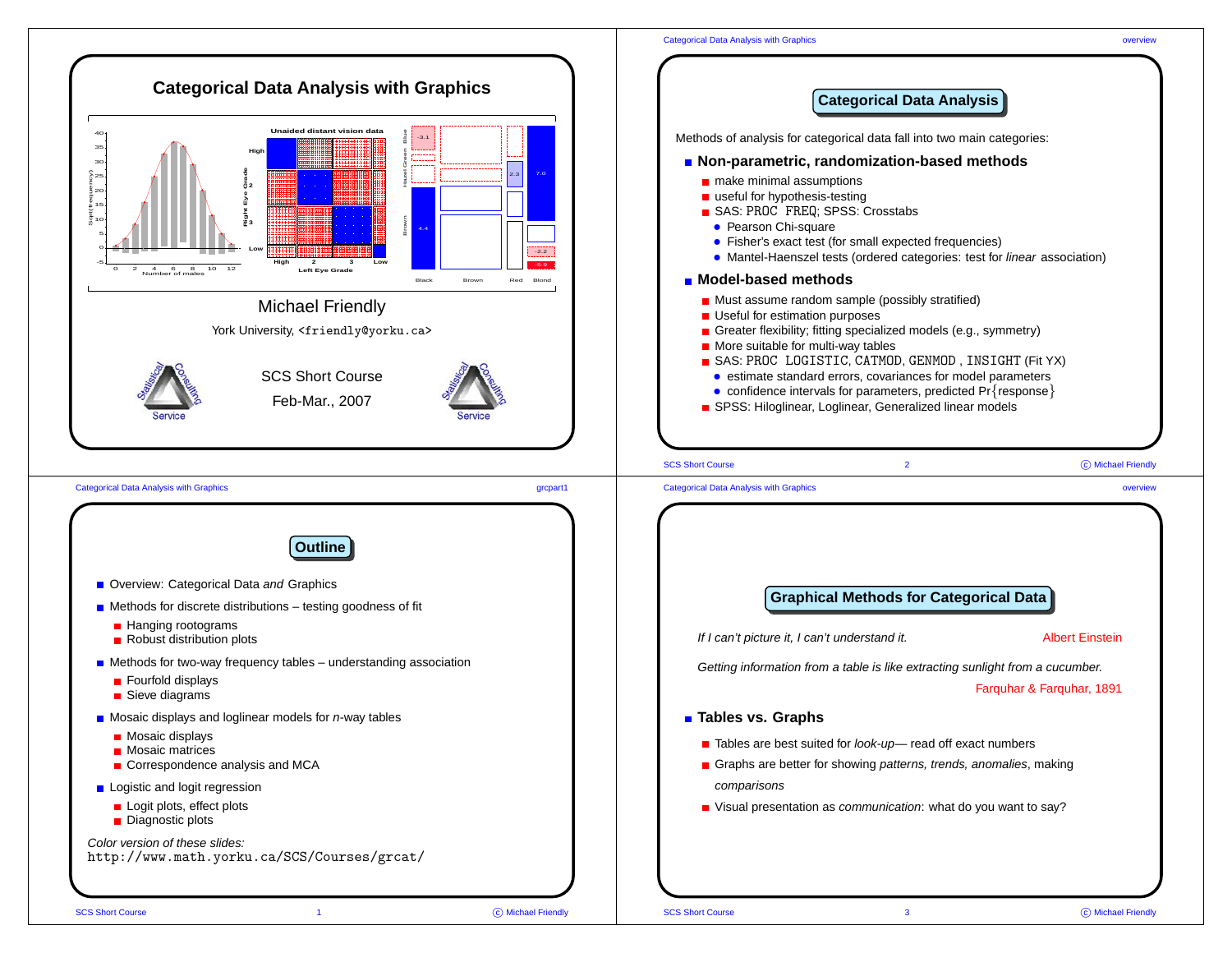

**Visual metaphors**

Admit?: Yes

Admit?: Yes

Quantitative data: **magnitude** <sup>∼</sup> **position along an axis**

Frequency data: **count** <sup>∼</sup> **area** (Friendly, 1995)

Sex: Male

1198 - 1493

Sex: Female

SCS Short Course 4

557 1278

Fourfold display for  $2\times 2$  table

## Categorical Data Analysis with Graphics overview



## **Principles of Graphical Displays**

**Effect ordering** (Friendly and Kwan, 2002)— In tables and graphs, sort unordered factors according to the effects you want to see/show.

Admit?: No

A B C D E F

 $\circ$ 

 $\mathbf{m}$ 

 $\triangleleft$ 

 $\cap$ 

-<br>Admitted<br>Male

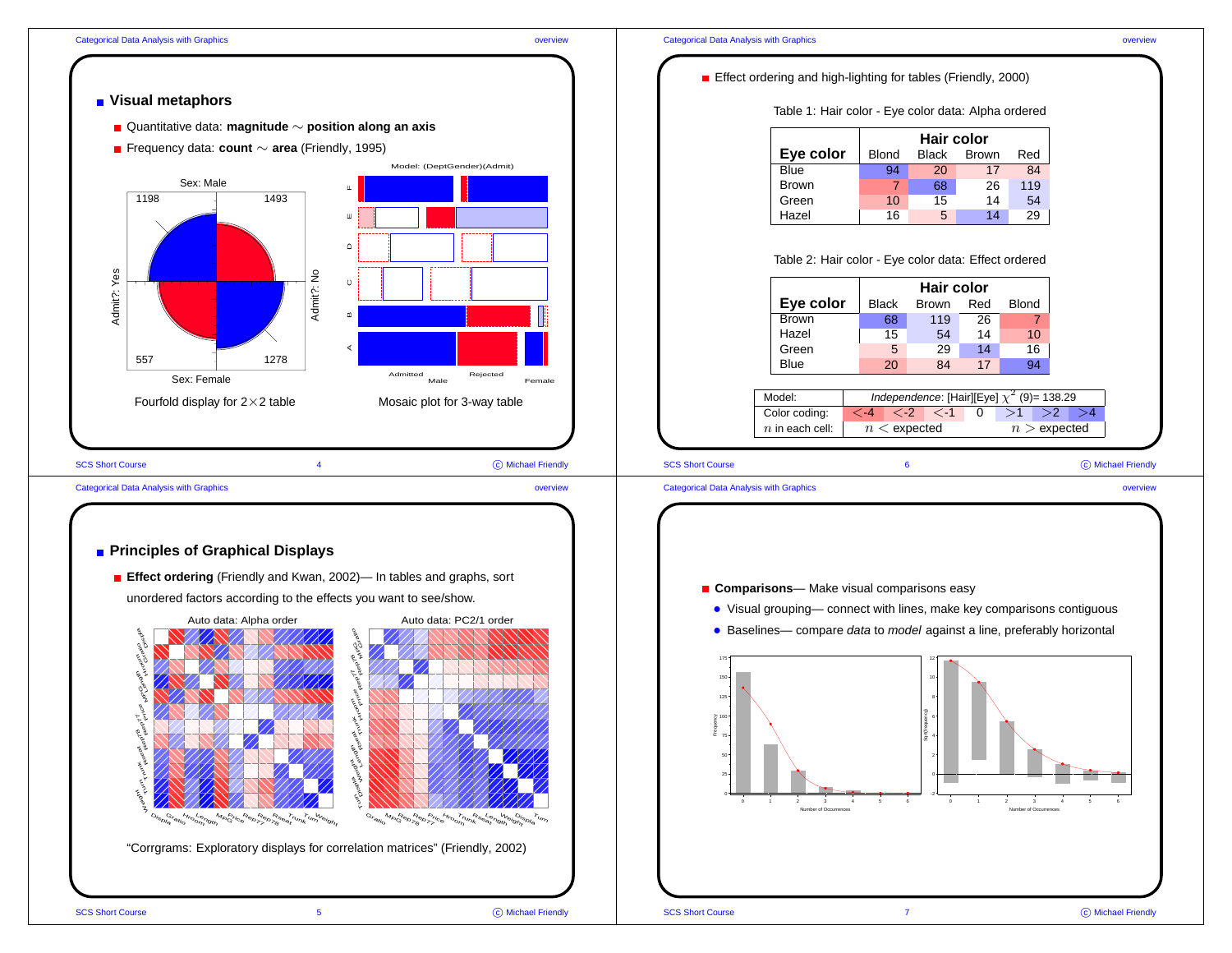C Michael Friendly

C Michael Friendly

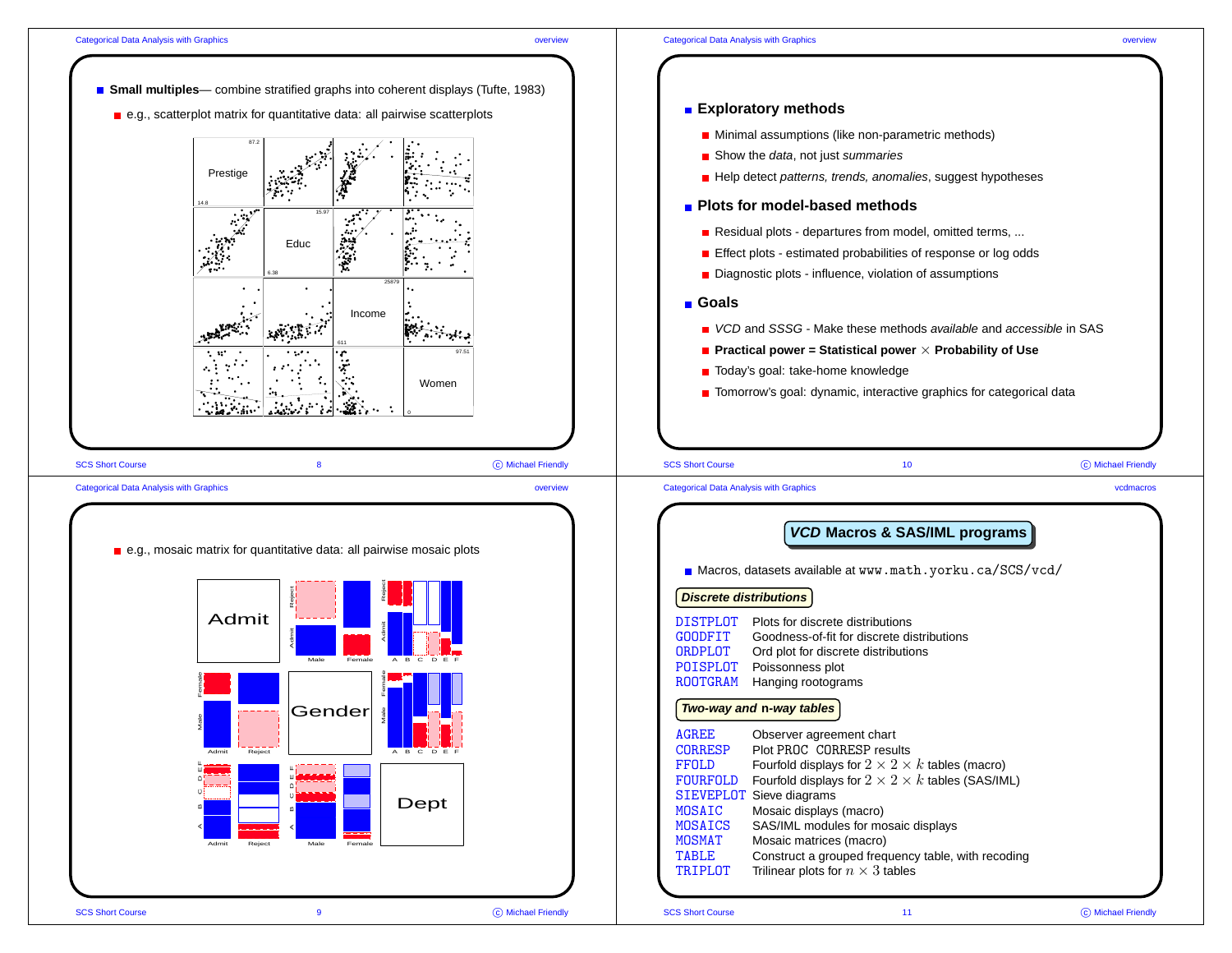| <b>Model-based methods</b>                                                                                                                                                                                                                                                                                                                                                                                                                                                                                                                                                                                                                                                                                                                                                                                                                                                                                                                                                                                                                                                                                     |                                                                                                                                                                                                                                                                                                                                                                                                                               |
|----------------------------------------------------------------------------------------------------------------------------------------------------------------------------------------------------------------------------------------------------------------------------------------------------------------------------------------------------------------------------------------------------------------------------------------------------------------------------------------------------------------------------------------------------------------------------------------------------------------------------------------------------------------------------------------------------------------------------------------------------------------------------------------------------------------------------------------------------------------------------------------------------------------------------------------------------------------------------------------------------------------------------------------------------------------------------------------------------------------|-------------------------------------------------------------------------------------------------------------------------------------------------------------------------------------------------------------------------------------------------------------------------------------------------------------------------------------------------------------------------------------------------------------------------------|
| <b>ADDVAR</b><br>Added variable plots for logistic regression<br><b>CATPLOT</b><br>Plot results from PROC CATMOD<br><b>HALFNORM</b><br>Half-normal plots for generalized linear models<br>INFLGLIM<br>Influence plots for generalized linear models<br><b>INFLOGIS</b><br>Influence plots for logistic regression<br><b>LOGODDS</b><br>Plot empirical logits and probabilities for binary data<br><b>POWERLOG</b><br>Power calculations for logistic regression<br><b>POWERRxC</b><br>Power calculations for two-way frequency table<br>POWER2x2<br>Power calculations for a $2 \times 2$ table<br><b>ROBUST</b><br>Robust fitting for linear models<br><b>Utility macros</b><br><b>DUMMY</b><br>Create dummy variables<br><b>LAGS</b><br>Calculate lagged frequencies for sequential analysis<br><b>PANELS</b><br>Arrange multiple plots in a panelled display<br><b>SORT</b><br>Sort a dataset by the value of a statistic or formatted value<br>Graphics utility macros: BARS, EQUATE, GDISPLA, GENSYM, GSKIP,<br>Utility<br>LABEL, POINTS, PSCALE<br>VCD Archive (vcdprog.zip) available to purchasers at: | R software and the vcd package<br><b>Model-based methods</b><br>Fitting generalized linear models<br>glm<br>log1 <sub>m</sub><br>MASS package: Fitting loglinear models<br>R Commander Menu-driven package for statistical analysis and graphics<br>Package for graphics and extensions of generalized linear models<br>car<br>effects<br>Effects plots for generalized linear models                                         |
| support.sas.com/publishing/bbu/56571_sample.html                                                                                                                                                                                                                                                                                                                                                                                                                                                                                                                                                                                                                                                                                                                                                                                                                                                                                                                                                                                                                                                               |                                                                                                                                                                                                                                                                                                                                                                                                                               |
| 12 <sup>°</sup><br>C Michael Friendly<br><b>SCS Short Course</b>                                                                                                                                                                                                                                                                                                                                                                                                                                                                                                                                                                                                                                                                                                                                                                                                                                                                                                                                                                                                                                               | <b>SCS Short Course</b><br>14<br>C Michael Friendly                                                                                                                                                                                                                                                                                                                                                                           |
| <b>Categorical Data Analysis with Graphics</b><br>vcdpackage                                                                                                                                                                                                                                                                                                                                                                                                                                                                                                                                                                                                                                                                                                                                                                                                                                                                                                                                                                                                                                                   | <b>Categorical Data Analysis with Graphics</b><br>discrete                                                                                                                                                                                                                                                                                                                                                                    |
| R software and the vcd package<br>R software and the vcd package, available at www.r-project.org<br><b>Discrete distributions</b><br>Plots for discrete distributions<br>distplot<br>goodfit<br>Goodness-of-fit for discrete distributions<br>ordplot<br>Ord plot for discrete distributions<br>poisplot<br>Poissonness plot<br>Hanging rootograms<br>rootgram                                                                                                                                                                                                                                                                                                                                                                                                                                                                                                                                                                                                                                                                                                                                                 | <b>Discrete distributions</b><br>Counts of occurrences: accidents, words in text, blood cells with some<br>characteristic.<br><b>Data:</b> Basic outcome value, $k, k = 0, 1, \ldots$ , and number of observations, $n_k$ ,<br>with that value.<br><b>Example:</b> distributions of key "marker" words: from, may, whilst, in<br>Federalist Papers by James Madison, e.g., blocks of 200 words with may:                      |
| Two-way and n-way tables<br>agreementplot Observer agreement chart<br>fourfold Fourfold displays for $2 \times 2 \times k$ tables<br>sieveplot Sieve diagrams<br>mosaic<br>Mosaic displays<br>pairs.table Matrix of pairwise association displays<br>structable Manipulate high-dimensional contingency tables                                                                                                                                                                                                                                                                                                                                                                                                                                                                                                                                                                                                                                                                                                                                                                                                 | Occurrences $(k)$<br>$\mathbf 0$<br>$2 \quad 3$<br>$6\overline{6}$<br>$\mathbf{1}$<br>$\overline{4}$<br>5<br>29<br>Blocks $(n_k)$<br>156<br>63<br>8<br>4 1 1<br><b>Example:</b> Saxony families with 12 children having $k = 0, 1, \ldots 12$ sons.<br>$\kappa$<br>$2 \quad 3$<br>5<br>6<br>$7^{\circ}$<br>8<br>9 10 11 12<br>$\overline{0}$<br>$\overline{1}$<br>4<br>$n_k$ 3 24 104 286 670 1033 1343 1112 829 478 181 45 7 |
| Trilinear plots for $n \times 3$ tables<br>triplot                                                                                                                                                                                                                                                                                                                                                                                                                                                                                                                                                                                                                                                                                                                                                                                                                                                                                                                                                                                                                                                             |                                                                                                                                                                                                                                                                                                                                                                                                                               |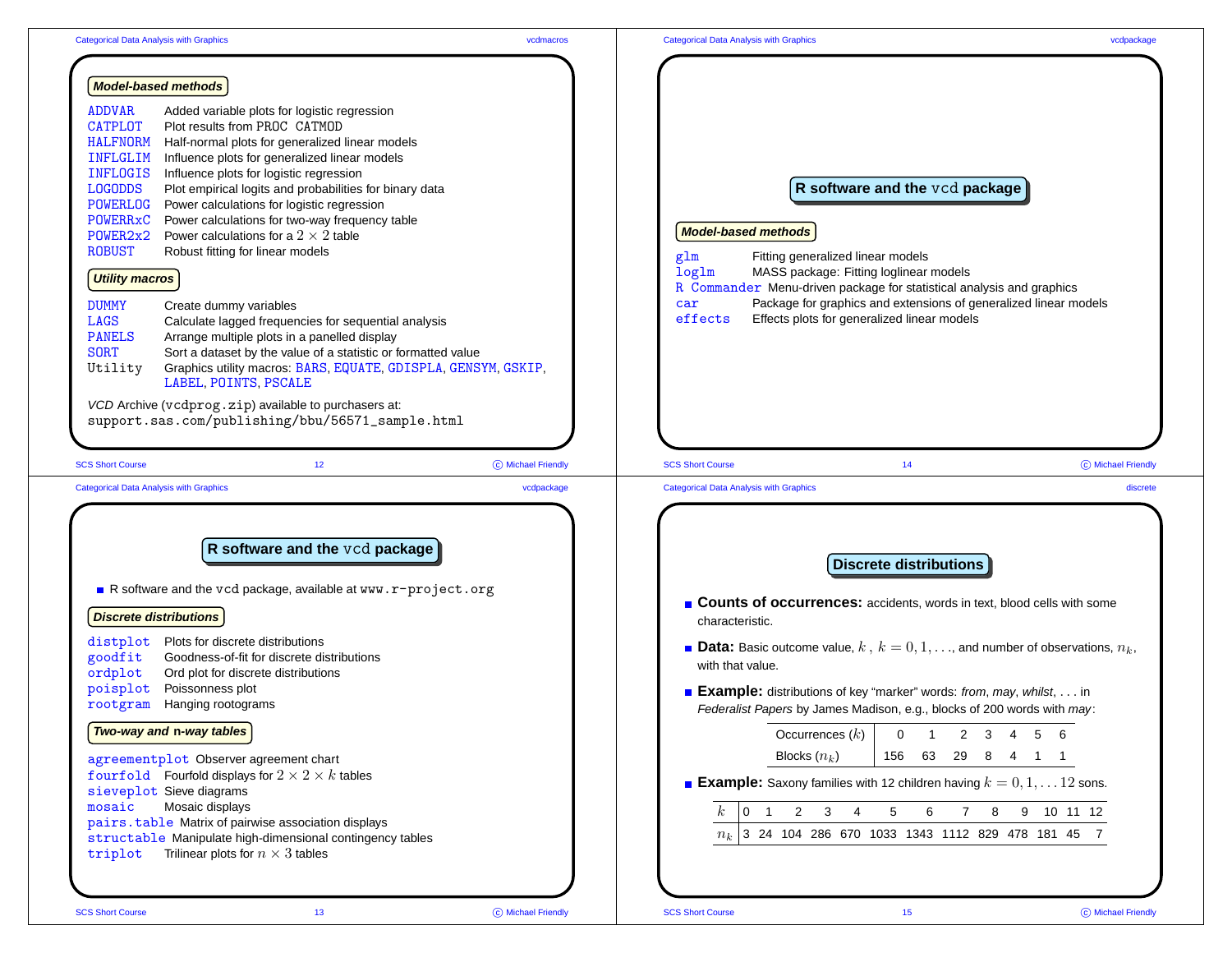|                                                                                                                                                                 | <b>Sidebar: Using SAS macros</b>                                                                                                                                                                                                           |
|-----------------------------------------------------------------------------------------------------------------------------------------------------------------|--------------------------------------------------------------------------------------------------------------------------------------------------------------------------------------------------------------------------------------------|
| <b>Discrete distributions</b>                                                                                                                                   | SAS macros are high-level, general programs consisting of a series of DATA steps<br>and PROC steps.                                                                                                                                        |
| <b>Questions:</b>                                                                                                                                               | Keyword arguments substitute your data names, variable names, and options for<br>the named macro parameters.                                                                                                                               |
| ■ What process gave rise to the distribution?                                                                                                                   | $\blacksquare$ Use as:                                                                                                                                                                                                                     |
| <b>E</b> Form of distribution: uniform, binomial, Poisson, negative binomial, geometric,<br>etc.?                                                               | %macname(data=dataset, var=variables, );                                                                                                                                                                                                   |
| ■ Estimate parameters                                                                                                                                           | Most arguments have default values (e.g., data=last)                                                                                                                                                                                       |
| ■ Visualize goodness of fit                                                                                                                                     | All VCD macros have internal and online documentation,                                                                                                                                                                                     |
| $\blacksquare$ For example:                                                                                                                                     | http://www.math/yorku.ca/SCS/vcd/                                                                                                                                                                                                          |
| <b>E</b> Federalist Papers: might expect a Poisson( $\lambda$ ) distribution.                                                                                   | <b>Use as:</b>                                                                                                                                                                                                                             |
| <b>E</b> Families in Saxony: might expect a Bin $(n, p)$ distribution with $n = 12$ . Perhaps                                                                   | %macname(data=dataset, var=variables, );                                                                                                                                                                                                   |
| $p = 0.5$ as well.                                                                                                                                              | ■ Macros can be installed in directories automatically searched by SAS. Put the<br>following options statement in your AUTOEXEC. SAS file:                                                                                                 |
|                                                                                                                                                                 | options sasautos=('c:\sasuser\macros' sasautos);                                                                                                                                                                                           |
| <b>SCS Short Course</b><br>C Michael Friendly<br>16<br><b>Categorical Data Analysis with Graphics</b>                                                           | <b>SCS Short Course</b><br>18<br><b>Categorical Data Analysis with Graphics</b><br>discrete                                                                                                                                                |
|                                                                                                                                                                 | C Michael Friendly<br>discrete<br><b>Sidebar: Using SAS macros</b>                                                                                                                                                                         |
| Fitting and graphing discrete distributions                                                                                                                     | E.g., the GOODFIT macro is defined with the following arguments:                                                                                                                                                                           |
| VCD methods to fit, visualize, and diagnose discrete distributions:                                                                                             | $goodfit.sas$ .<br>%macro goodfit(                                                                                                                                                                                                         |
| <b>Fitting: GOODFIT</b> macro fits uniform, binomial, Poisson, negative binomial,<br>geometric, logarithmic series distributions (or any specified multinomial) | data=_last_,<br>$/*$ name of the input data set<br>$/*$ analysis variable (basic count)<br>$var=$ ,<br>*/<br>$/*$ frequency variable<br>freq=,<br>$/*$ name of distribution to be fit<br>dist=,<br>*/                                      |
| <b>Hanging rootograms:</b> Sensitively assess departure between Observed,<br>Fitted counts (ROOTGRAM macro)                                                     | $/* required distribution parameters?$<br>*/<br>parm=,<br>$/*$ sum probs. and fitted values here<br>$sumat = 100000,$<br>*/<br>/* format for ungrouped analysis variable */<br>format=,<br>out=fit,<br>$/*$ output fit data set<br>$\ast/$ |
| ■ Ord plots: Diagnose form of a discrete distribution (ORDPLOT macro)                                                                                           | outstat=stats); /* output statistics data set<br>*/                                                                                                                                                                                        |
| <b>Poissonness plots:</b> Robust fitting and diagnostic plots for Poisson<br>(POISPLOT macro)                                                                   | Typical use:<br>%goodfit(data=madison,                                                                                                                                                                                                     |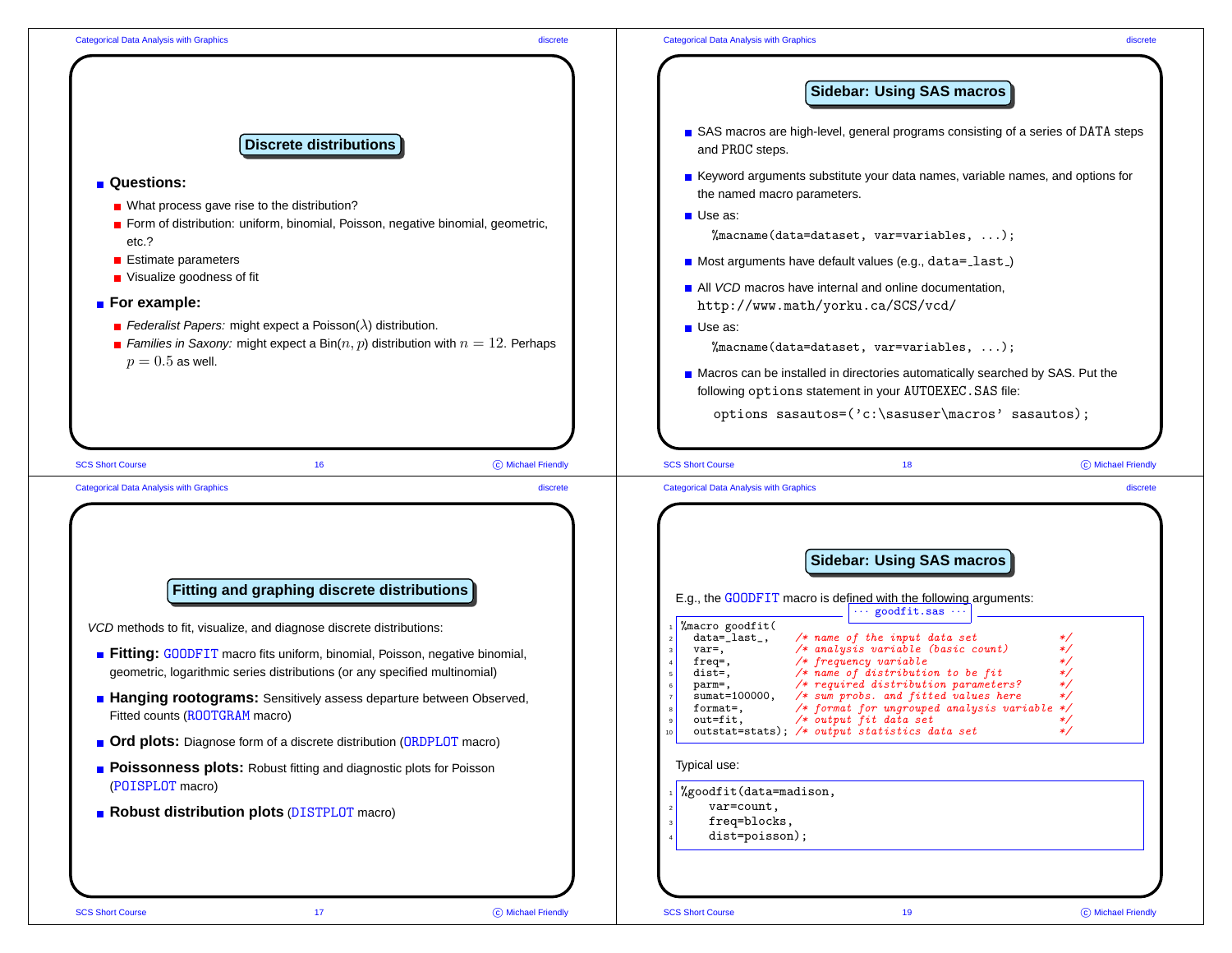## Categorical Data Analysis with Graphics discrete



C Michael Friendly

In addition, it provides the overall goodness-of-fit tests:

Goodness-of-fit test for data set MADISON

Analysis variable: COUNT Number of Occurrences Distribution: POISSON Estimated Parameters: lambda <sup>=</sup> 0.6565

Pearson chi-square  $= 88.92304707$  $Prob$  > chi-square = 0

Likelihood ratio  $G2 = 25.243121314$  $Prob > chi-square = 0.0001250511$ 

Degrees of freedom  $= 5$ 

The poisson model does not fit! Why?

dist=poisson);

<sup>15</sup> %goodfit(data=madison, var=count, freq=blocks,

data madison:

input count blocks:

 $\overline{\phantom{a}}$  madfit.sas

title "Instances of 'may' in Federalist papers";

label count='Number of Occurrences' blocks='Blocks of Text';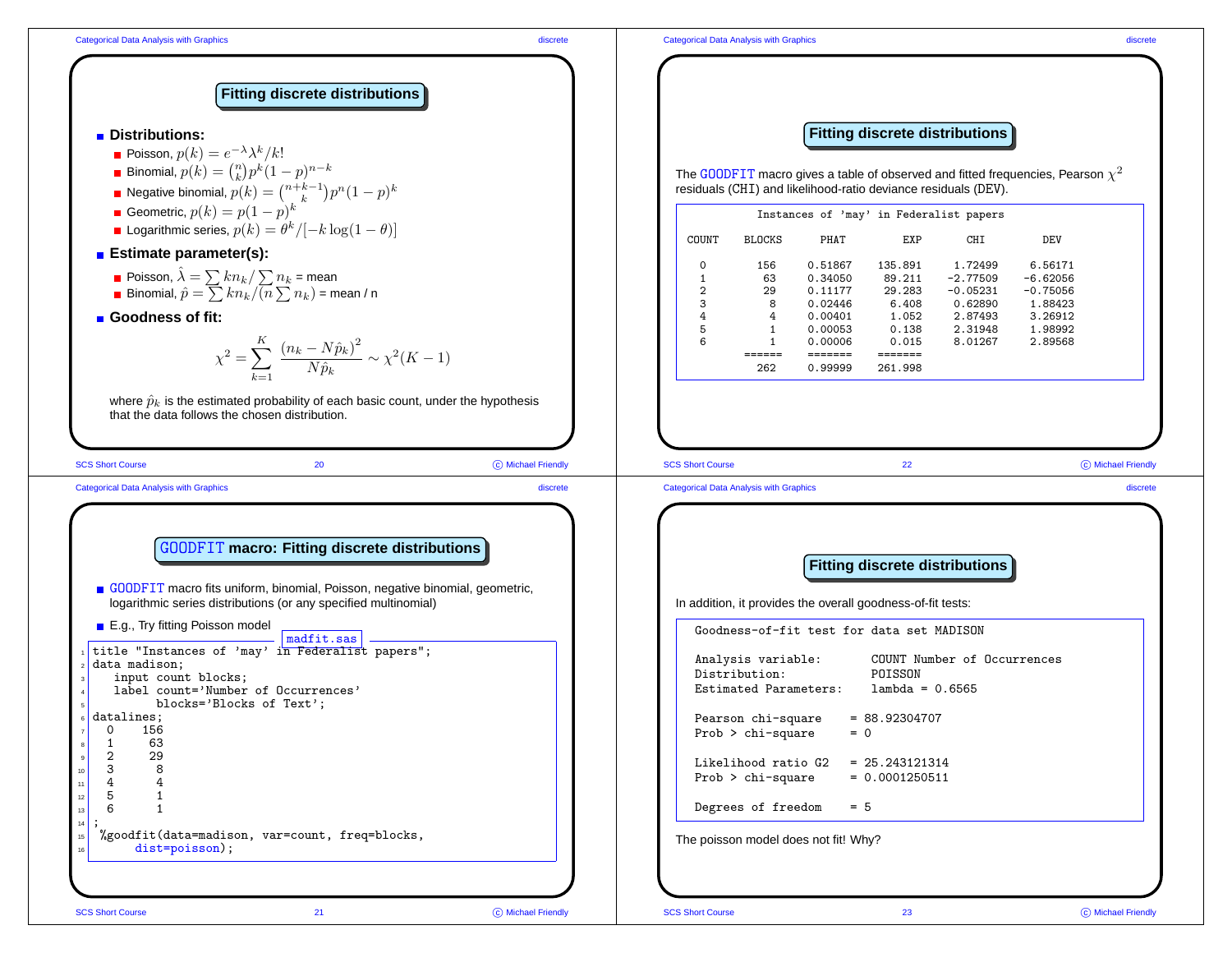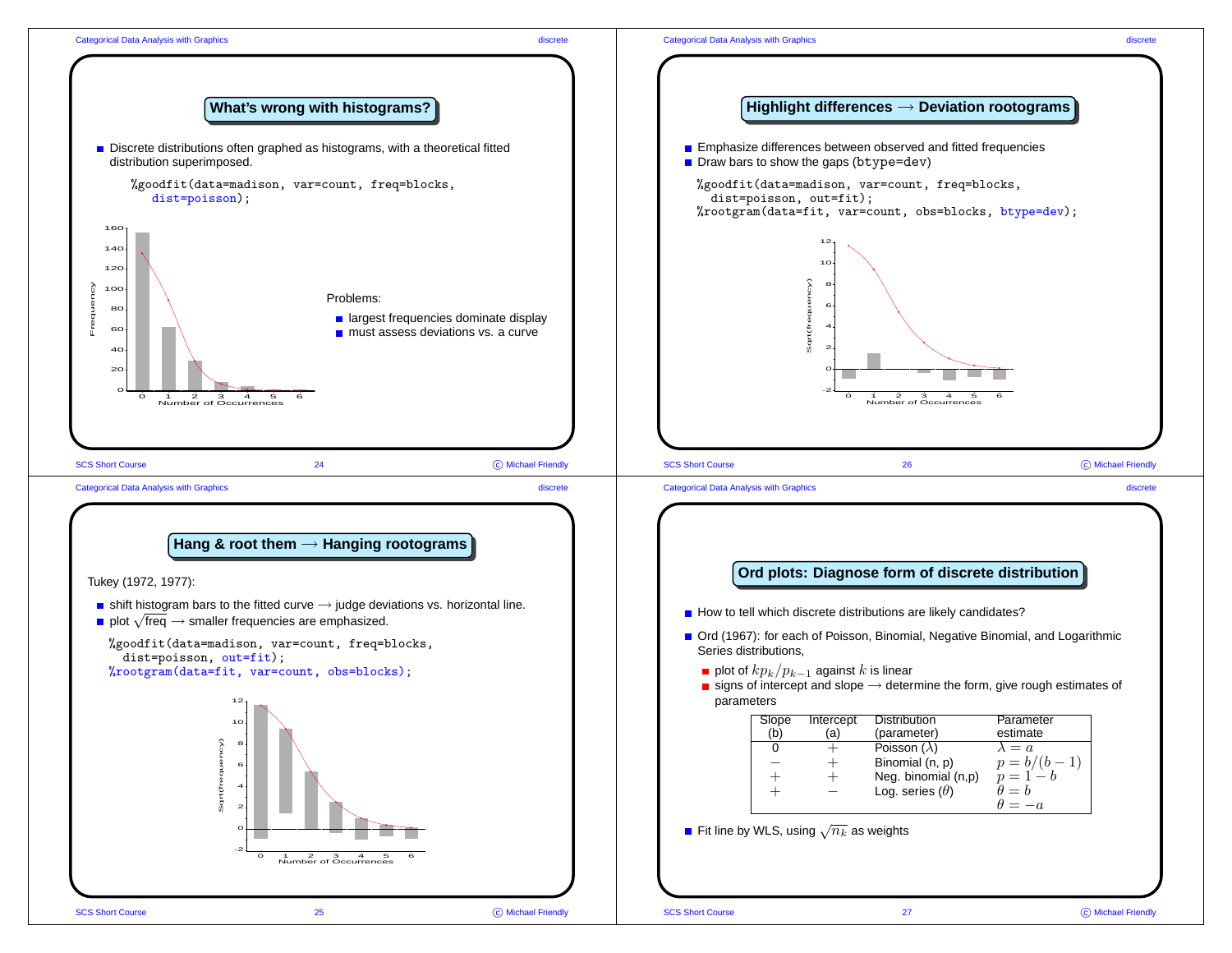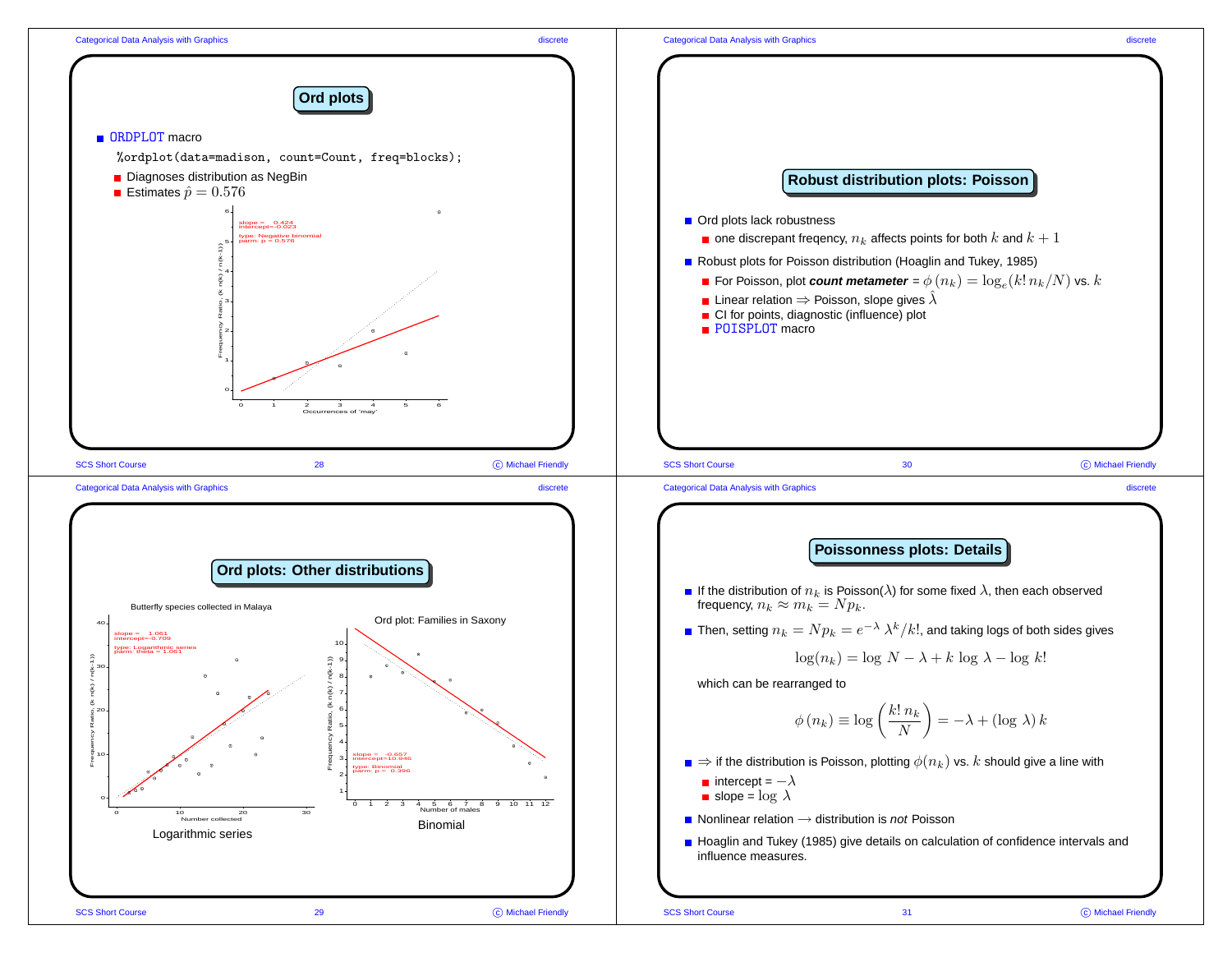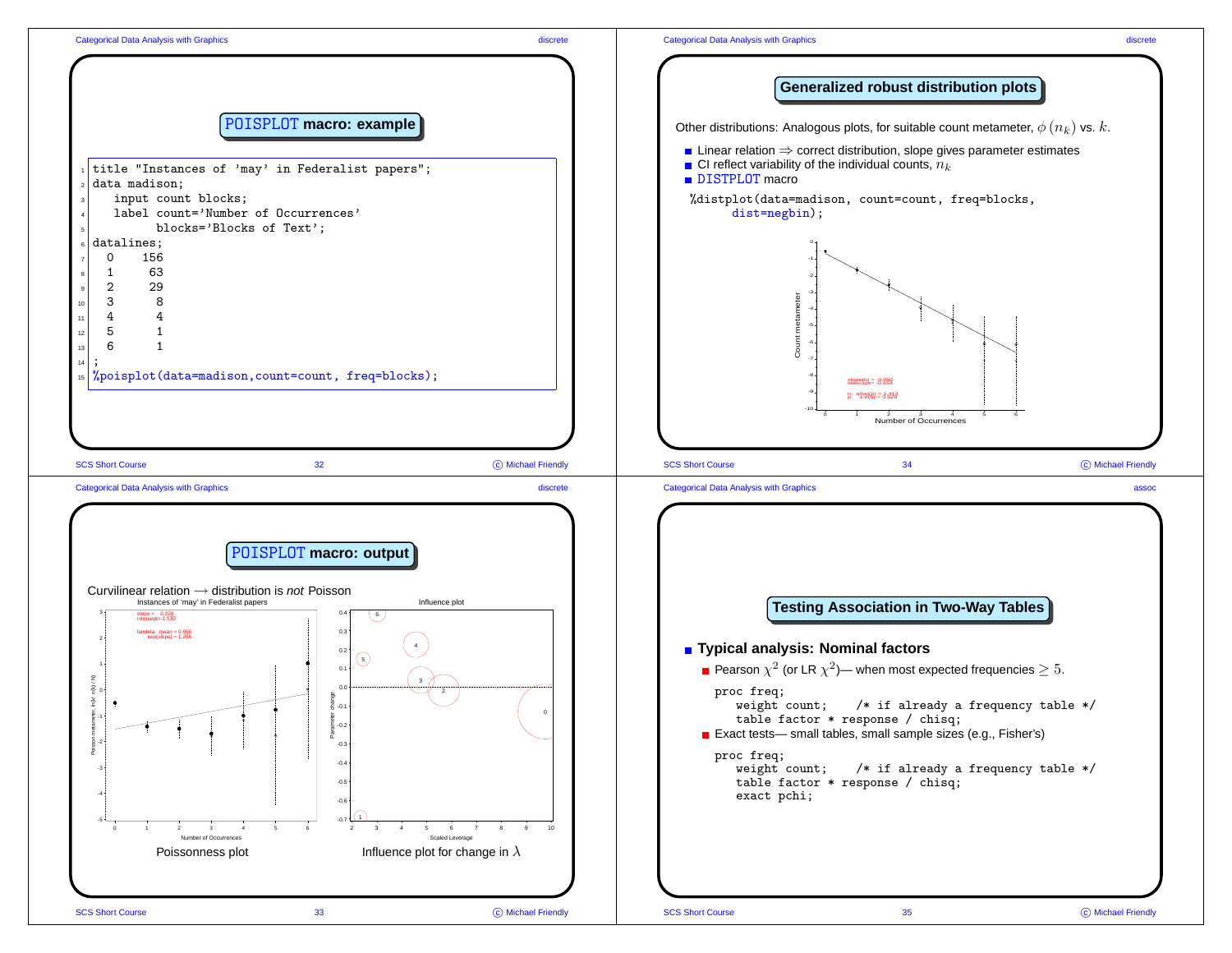|                                                                                                                                                                                                              | <b>Categorical Data Analysis with Graphics</b>                                                                                                                                                                      |                    |
|--------------------------------------------------------------------------------------------------------------------------------------------------------------------------------------------------------------|---------------------------------------------------------------------------------------------------------------------------------------------------------------------------------------------------------------------|--------------------|
| <b>Example: Cholesterol and Heart disease</b>                                                                                                                                                                | Exact tests are valid and significant.<br>Exact test output:                                                                                                                                                        |                    |
| fat.sas                                                                                                                                                                                                      | Pearson Chi-Square Test                                                                                                                                                                                             |                    |
| title 'Cholesterol diet and heart disease';<br>data fat;<br>input diet \$ disease \$ count;<br>datalines;<br>LoChol No<br>6<br>LoChol Yes 2                                                                  | -------------------------<br>Chi-Square<br>4.9597<br>DF<br>$\blacksquare$<br>Asymptotic Pr > ChiSq<br>0.0259<br>$Pr$ >= $ChiSq$<br>0.0393<br>Exact                                                                  |                    |
| HiChol No 4<br>HiChol Yes 11                                                                                                                                                                                 | Fisher's Exact Test                                                                                                                                                                                                 |                    |
| $11$ proc freq data=fat;<br>weight count;                                                                                                                                                                    | $Cell (1,1)$ Frequency $(F)$<br>Left-sided Pr $\overline{S}$ F<br>0.0367<br>Right-sided Pr $>=$ F<br>0.9967                                                                                                         |                    |
| tables diet * disease / chisq nopercent nocol;<br>exact pchi;                                                                                                                                                | Table Probability (P)<br>0.0334<br>Two-sided Pr $\leq$ P<br>0.0393                                                                                                                                                  |                    |
|                                                                                                                                                                                                              | <b>Categorical Data Analysis with Graphics</b><br>assoc                                                                                                                                                             |                    |
|                                                                                                                                                                                                              |                                                                                                                                                                                                                     |                    |
| Table of diet by disease                                                                                                                                                                                     |                                                                                                                                                                                                                     |                    |
| diet<br>disease<br>Frequency<br>Row Pct No<br> Yes<br>Total<br>$--- +$                                                                                                                                       | <b>Ordinal factors and Stratified analyses</b><br><b>n</b> More powerful CMH tests                                                                                                                                  | C Michael Friendly |
| <b>Categorical Data Analysis with Graphics</b><br>Standard output:<br>HiChol<br>$4 \mid$<br>11<br>15<br>26.67   73.33  <br>$6 \mid$<br>2 <sup>1</sup><br>LoChol  <br>8                                       | ■ When either the row (factor) or column (response) levels are ordered, more<br>specific (CMH = Cochran - Mantel - Haentzel) tests which take order into<br>account have greater power to detect ordered relations. |                    |
| 75.00   25.00  <br>---------+--------+-------+<br>10<br>13<br>23<br>Total                                                                                                                                    | proc freq;<br>weight count;<br>table factor $*$ response / chisq cmh;                                                                                                                                               |                    |
| Statistics for Table of diet by disease                                                                                                                                                                      | ■ Control for other background variables                                                                                                                                                                            |                    |
| DF<br>Value<br>Prob<br>Statistic<br>1<br>4.9597<br>0.0259<br>Chi-Square<br>$\mathbf{1}$<br>Likelihood Ratio Chi-Square<br>5.0975<br>0.0240<br>Continuity Adj. Chi-Square<br>$\mathbf{1}$<br>3.1879<br>0.0742 | Stratified anlysis tests the association between a main factor and response<br>within levels of the control variable(s)<br>■ Can also test for homogeneous association across strata                                |                    |
| WARNING: 50% of the cells have expected counts less than 5.<br>(Asymptotic) Chi-Square may not be a valid test.                                                                                              | proc freq;<br>weight count;                                                                                                                                                                                         |                    |
| <b>The Pearson and LR</b> $\chi^2$ tests are not valid<br>The conservative continuity-adjusted test fails significance                                                                                       | table strata $*$ factor $*$ response / chisq cmh;                                                                                                                                                                   |                    |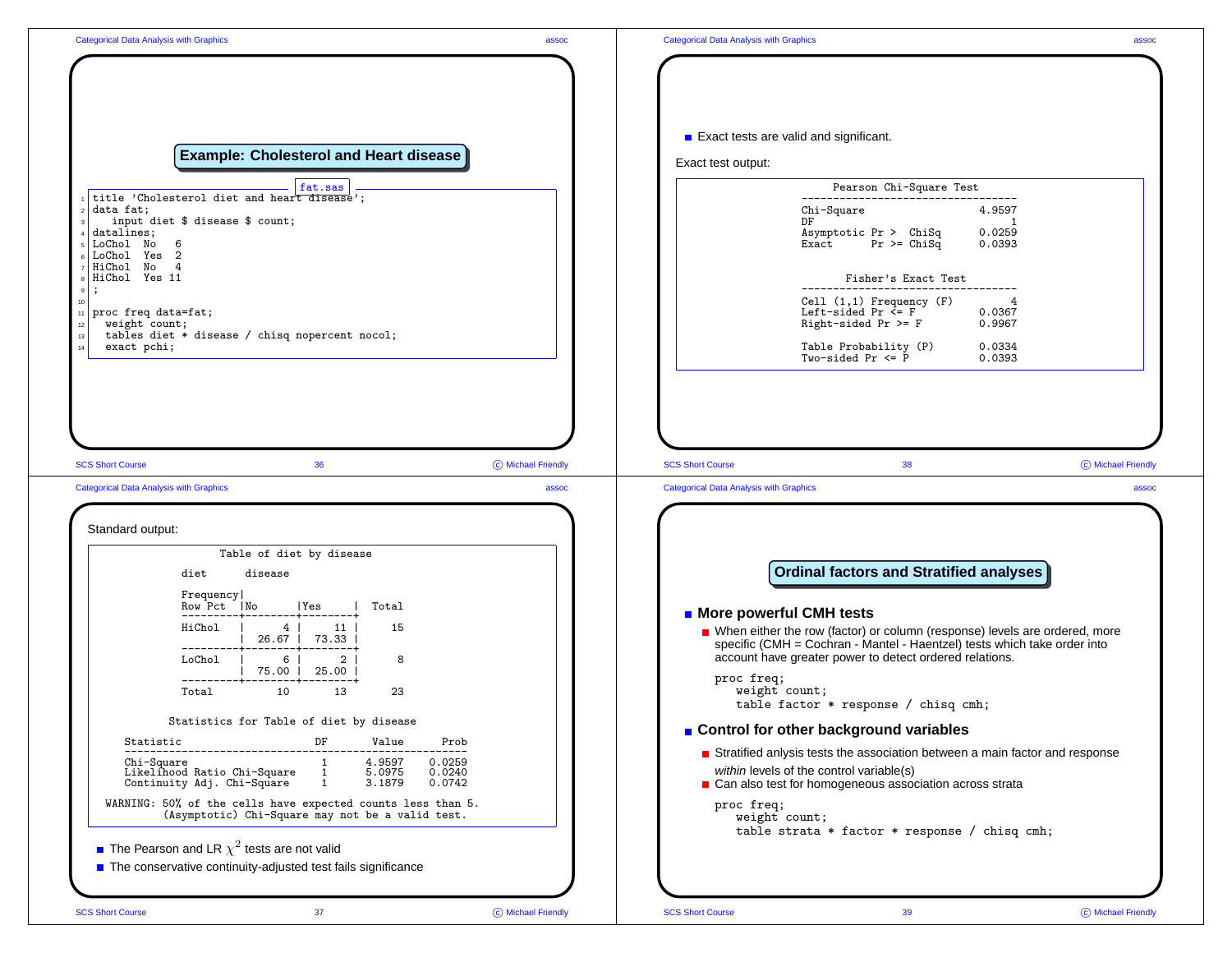|                                                                                                                                                                                                                                                                                                     |                                |                                     |                                  |                             |                                                                                                                                                              |                                                                           | Overall analysis, ignoring sex: Results (chisq option)                                                                                                                                                                  |    |                          |                  |                    |
|-----------------------------------------------------------------------------------------------------------------------------------------------------------------------------------------------------------------------------------------------------------------------------------------------------|--------------------------------|-------------------------------------|----------------------------------|-----------------------------|--------------------------------------------------------------------------------------------------------------------------------------------------------------|---------------------------------------------------------------------------|-------------------------------------------------------------------------------------------------------------------------------------------------------------------------------------------------------------------------|----|--------------------------|------------------|--------------------|
|                                                                                                                                                                                                                                                                                                     |                                | <b>Example: Arthritis treatment</b> |                                  |                             |                                                                                                                                                              |                                                                           | STATISTICS FOR TABLE OF TREAT BY IMPROVE                                                                                                                                                                                |    |                          |                  |                    |
|                                                                                                                                                                                                                                                                                                     |                                |                                     |                                  |                             |                                                                                                                                                              | Statistic                                                                 | -----------------------------------                                                                                                                                                                                     | DF | Value                    |                  | Prob               |
| Data on treatment for rheumatoid arthritis (Koch and Edwards, 1988)                                                                                                                                                                                                                                 |                                |                                     |                                  |                             |                                                                                                                                                              | Chi-Square                                                                | Likelihood Ratio Chi-Square 2                                                                                                                                                                                           |    | 2 13.055<br>13.530       |                  | 0.001<br>0.001     |
| Ordinal response: none, some, or marked improvement                                                                                                                                                                                                                                                 |                                |                                     |                                  |                             |                                                                                                                                                              |                                                                           | Mantel-Haenszel Chi-Square 1 12.859                                                                                                                                                                                     |    |                          |                  | 0.000              |
| <b>Example:</b> Factor: active treatment vs. placebo                                                                                                                                                                                                                                                |                                |                                     |                                  |                             |                                                                                                                                                              |                                                                           | Phi Coefficient<br>Contingency Coefficient                                                                                                                                                                              |    | 0.394<br>0.367           |                  |                    |
| <b>■ Strata</b> : Sex                                                                                                                                                                                                                                                                               |                                |                                     |                                  |                             |                                                                                                                                                              | Cramer's V                                                                |                                                                                                                                                                                                                         |    | 0.394                    |                  |                    |
|                                                                                                                                                                                                                                                                                                     |                                |                                     | Outcome                          |                             |                                                                                                                                                              |                                                                           | Cochran-Mantel-Haenszel tests: (cmh option)                                                                                                                                                                             |    |                          |                  |                    |
| Treatment  Sex   None   Some   Marked                                                                                                                                                                                                                                                               |                                |                                     |                                  |                             | Total                                                                                                                                                        |                                                                           |                                                                                                                                                                                                                         |    |                          |                  |                    |
| Active   Female   6  <br>  Male   7  <br>---------+---------+--------+--------+-                                                                                                                                                                                                                    |                                |                                     | 5 <sup>1</sup><br>2 <sup>1</sup> | 16 <sup>1</sup><br>5        | 27<br>14                                                                                                                                                     |                                                                           | SUMMARY STATISTICS FOR TREAT BY IMPROVE<br>Cochran-Mantel-Haenszel Statistics (Based on Table Scores)                                                                                                                   |    |                          |                  |                    |
| Placebo   Female   19   7  <br>  Male   10   0                                                                                                                                                                                                                                                      |                                |                                     |                                  | 6 <sup>1</sup><br>$1 \vert$ | 32<br>11                                                                                                                                                     |                                                                           | Statistic Alternative Hypothesis                                                                                                                                                                                        |    | DF                       | Value            | Prob               |
| -----------------------<br>Total                                                                                                                                                                                                                                                                    |                                | 42                                  | 14                               | -----+<br>28                | 84                                                                                                                                                           | 1                                                                         | Nonzero Correlation 1                                                                                                                                                                                                   |    |                          | 12.859           | 0.000              |
|                                                                                                                                                                                                                                                                                                     |                                |                                     |                                  |                             |                                                                                                                                                              | $\overline{2}$<br>$\mathcal{S}$                                           | Row Mean Scores Differ<br>General Association                                                                                                                                                                           |    | $1 \quad$<br>$2^{\circ}$ | 12.859<br>12.900 | 0.000<br>0.002     |
|                                                                                                                                                                                                                                                                                                     |                                |                                     | 40<br>$arthfreq.sas \cdots$      |                             | C Michael Friendly<br>assoc                                                                                                                                  | <b>SCS Short Course</b><br><b>Categorical Data Analysis with Graphics</b> | 42                                                                                                                                                                                                                      |    |                          |                  |                    |
| input sex\$ treat\$ 0;<br>do improve = $'$ None ', 'Some', 'Marked';<br>input count 0;                                                                                                                                                                                                              |                                |                                     |                                  |                             |                                                                                                                                                              |                                                                           |                                                                                                                                                                                                                         |    |                          |                  |                    |
| <b>SCS Short Course</b><br><b>Categorical Data Analysis with Graphics</b><br>Overall analysis, ignoring sex:<br>title 'Arthritis Treatment: PROC FREQ Analysis';<br>data arth;<br>output;<br>end;<br>datalines;<br>Female Active 6 5 16<br>Female Placebo 19 7 6<br><sup>11</sup> Male<br>$12$ Male | Active 7 2 5<br>Placebo 10 0 1 |                                     |                                  |                             |                                                                                                                                                              |                                                                           | <b>CMH</b> tests for ordinal variables<br>Non-zero correlation: Use when both row and column variables are ordinal.<br>■ CMH $\chi^2 = (N-1)r^2$ , assigning scores (1, 2, 3, )<br>most powerful for linear association |    |                          |                  |                    |
| $\begin{bmatrix} 14 & *-- & Ignoring & sex \end{bmatrix}$                                                                                                                                                                                                                                           |                                |                                     |                                  |                             |                                                                                                                                                              |                                                                           |                                                                                                                                                                                                                         |    |                          |                  |                    |
| 15 proc freq order=data;<br>weight count;<br>tables treat $*$ improve / cmh chisq nocol nopercent;<br>run;                                                                                                                                                                                          |                                |                                     |                                  |                             |                                                                                                                                                              |                                                                           | Row Mean Scores Differ: Use when only column variable is ordinal<br>Analogous to the Kruskal-Wallis non-parametric test (ANOVA on rank scores)<br>■ Ordinal variable should be listed last in the TABLES statement      |    |                          |                  |                    |
| Notes:                                                                                                                                                                                                                                                                                              |                                |                                     |                                  |                             |                                                                                                                                                              |                                                                           | General Association: Use when both row and column variables are nominal.                                                                                                                                                |    |                          |                  | C Michael Friendly |
| on the PROC FREQ statement.                                                                                                                                                                                                                                                                         |                                |                                     |                                  |                             | PROC FREQ orders character variables alphabetically (i.e., 'Marked', 'None',<br>'Some') by default. To treat the IMPROVE variable as ordinal, use order=data |                                                                           | <b>Similar to overall Pearson</b> $\chi^2$ and Likelihood Ratio $\chi^2$ .                                                                                                                                              |    |                          |                  |                    |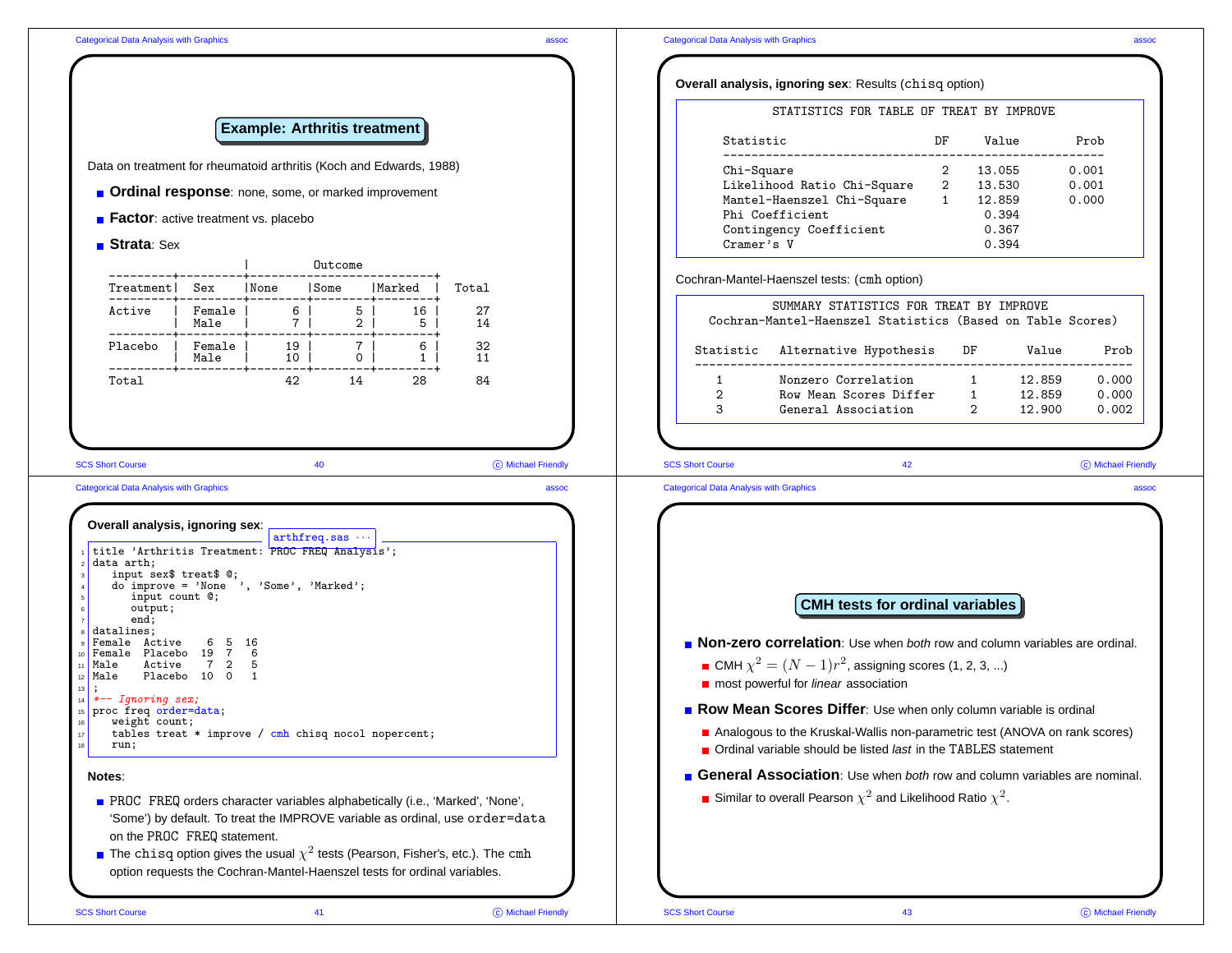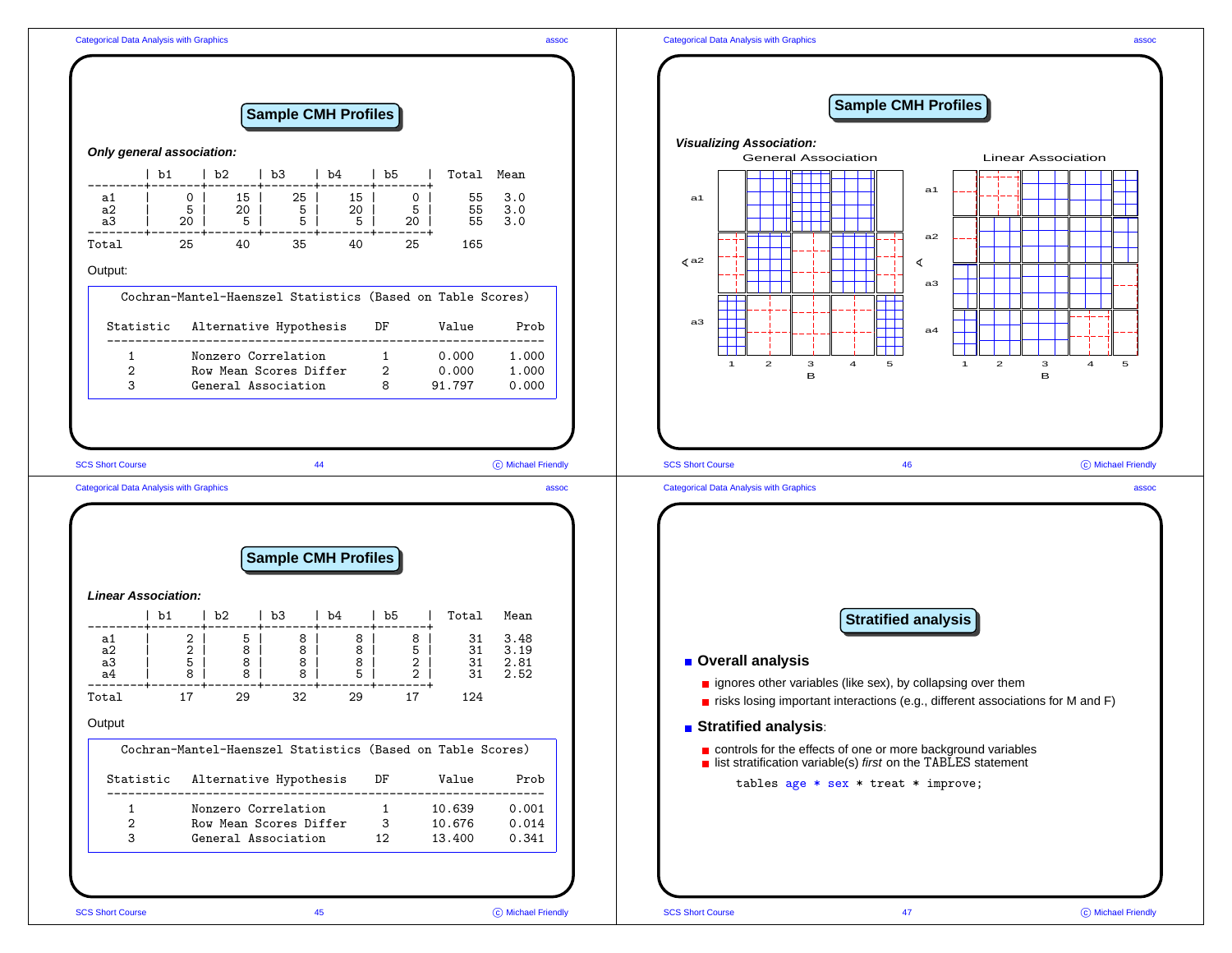| <b>Stratified analysis</b>                                                                                                                                                                                                                                                                           |                         |                                                                                                                 |                                                                                                                                                                                                                                                                                                                                            |                                           |                         |
|------------------------------------------------------------------------------------------------------------------------------------------------------------------------------------------------------------------------------------------------------------------------------------------------------|-------------------------|-----------------------------------------------------------------------------------------------------------------|--------------------------------------------------------------------------------------------------------------------------------------------------------------------------------------------------------------------------------------------------------------------------------------------------------------------------------------------|-------------------------------------------|-------------------------|
| The statements below request a stratified analysis with CMH tests, controlling for sex.                                                                                                                                                                                                              |                         |                                                                                                                 | <b>Stratified tests</b>                                                                                                                                                                                                                                                                                                                    |                                           |                         |
| $\cdots$ arthfreq.sas $\cdots$<br>*-- Stratified analysis, controlling for sex;<br>proc freq order=data;<br>weight count;<br>tables sex * treat * improve / cmh chisq nocol nopercent;                                                                                                               |                         | (SEX)                                                                                                           | Individual (partial) tests are followed by a conditional test, controlling for strata<br><b>n</b> These tests <b>do not</b> require large sample size in the individual strata— just a large                                                                                                                                               |                                           |                         |
| run:                                                                                                                                                                                                                                                                                                 |                         | total sample size.                                                                                              | They assume, but do not test that the association is the same for all strata.                                                                                                                                                                                                                                                              |                                           |                         |
| $\rightarrow$ separate table (partial tests) for Females and Males<br>STATISTICS FOR TABLE 1 OF TREAT BY IMPROVE                                                                                                                                                                                     |                         |                                                                                                                 | SUMMARY STATISTICS FOR TREAT BY IMPROVE<br>CONTROLLING FOR SEX                                                                                                                                                                                                                                                                             |                                           |                         |
| CONTROLLING FOR SEX=Female<br>DF<br>Statistic<br>Value                                                                                                                                                                                                                                               | Prob                    |                                                                                                                 | Cochran-Mantel-Haenszel Statistics (Based on Table Scores)                                                                                                                                                                                                                                                                                 |                                           |                         |
| Chi-Square<br>2 11.296                                                                                                                                                                                                                                                                               | 0.004                   |                                                                                                                 | Statistic Alternative Hypothesis DF                                                                                                                                                                                                                                                                                                        | Value                                     | Prob                    |
| Likelihood Ratio Chi-Square 2 11.731<br>Mantel-Haenszel Chi-Square 1 10.935<br>$\ldots$ .                                                                                                                                                                                                            | 0.003<br>0.001          | $\mathbf{1}$<br>2<br>$\mathcal{S}$                                                                              | Nonzero Correlation 1<br>Row Mean Scores Differ 1<br>General Association                                                                                                                                                                                                                                                                   | 14.632<br>14.632<br>$2^{\circ}$<br>14.632 | 0.000<br>0.000<br>0.001 |
|                                                                                                                                                                                                                                                                                                      | assoc                   | <b>SCS Short Course</b><br><b>Categorical Data Analysis with Graphics</b>                                       | 50                                                                                                                                                                                                                                                                                                                                         |                                           |                         |
|                                                                                                                                                                                                                                                                                                      |                         |                                                                                                                 | Homogeneity of association                                                                                                                                                                                                                                                                                                                 |                                           |                         |
|                                                                                                                                                                                                                                                                                                      |                         |                                                                                                                 | is the association between the primary table variables is the same over all strata?                                                                                                                                                                                                                                                        |                                           |                         |
| STATISTICS FOR TABLE 2 OF TREAT BY IMPROVE<br>CONTROLLING FOR SEX=Male                                                                                                                                                                                                                               |                         |                                                                                                                 | 2 $\times$ 2 tables: $\rightarrow$ Equal odds ratios across all strata?<br><b>PROC</b> FREQ: MEASURES option on TABLES statement $\rightarrow$ Breslow-Day test                                                                                                                                                                            |                                           |                         |
| DF<br>Value                                                                                                                                                                                                                                                                                          | Prob                    |                                                                                                                 | <b>E</b> Larger tables: Use PROC CATMOD to test for no three-way association = same<br>association for the primary factor & response variables.                                                                                                                                                                                            |                                           |                         |
| 2 4.907<br>3.713                                                                                                                                                                                                                                                                                     | 0.086<br>0.054<br>0.054 |                                                                                                                 | <b>Arthritis data:</b> homogeneity $\leftrightarrow$ no 3-way sex $*$ treatment $*$ outcome association<br>$\blacksquare \equiv$ loglinear model: [SexTreat] [SexOutcome] [TreatOutcome]<br>$\blacksquare \equiv$ loglin sex   treat   improve@2 for PROC CATMOD<br>Zero frequencies: PROC CATMOD treats as "structural zeros" by default; |                                           | C Michael Friendly      |
| Statistic<br>Chi-Square<br>than 5. Chi-Square may not be a valid test.                                                                                                                                                                                                                               |                         | $27$ data arth;                                                                                                 | recode if necessary.<br>$\cdots$ arthfreq.sas<br>26 title2 'Test homogeneity of treat*improve association';                                                                                                                                                                                                                                |                                           |                         |
| <b>Categorical Data Analysis with Graphics</b><br>Males:<br>Likelihood Ratio Chi-Square 2 5.855<br>Mantel-Haenszel Chi-Square 1<br>WARNING: 67% of the cells have expected counts less<br>■ Weak association between TREAT and IMPROVE for males<br><b>B</b> Sample size $N = 29$ for males is small |                         | set arth;<br>${\bf 28}$<br>29<br>30 proc catmod order=data;<br>weight count;<br>31<br>$32\,$<br>33<br>$34$ run; | if count=0 then count=1E-20; $*-$ - sampling zeros;<br>model sex $*$ treat $*$ improve = _response_ / ml ;<br>loglin sex treat   improve@2 / title='No 3-way association';                                                                                                                                                                 |                                           |                         |
|                                                                                                                                                                                                                                                                                                      |                         | 35                                                                                                              | loglin sex treat improve / title='No Sex Associations';                                                                                                                                                                                                                                                                                    |                                           |                         |